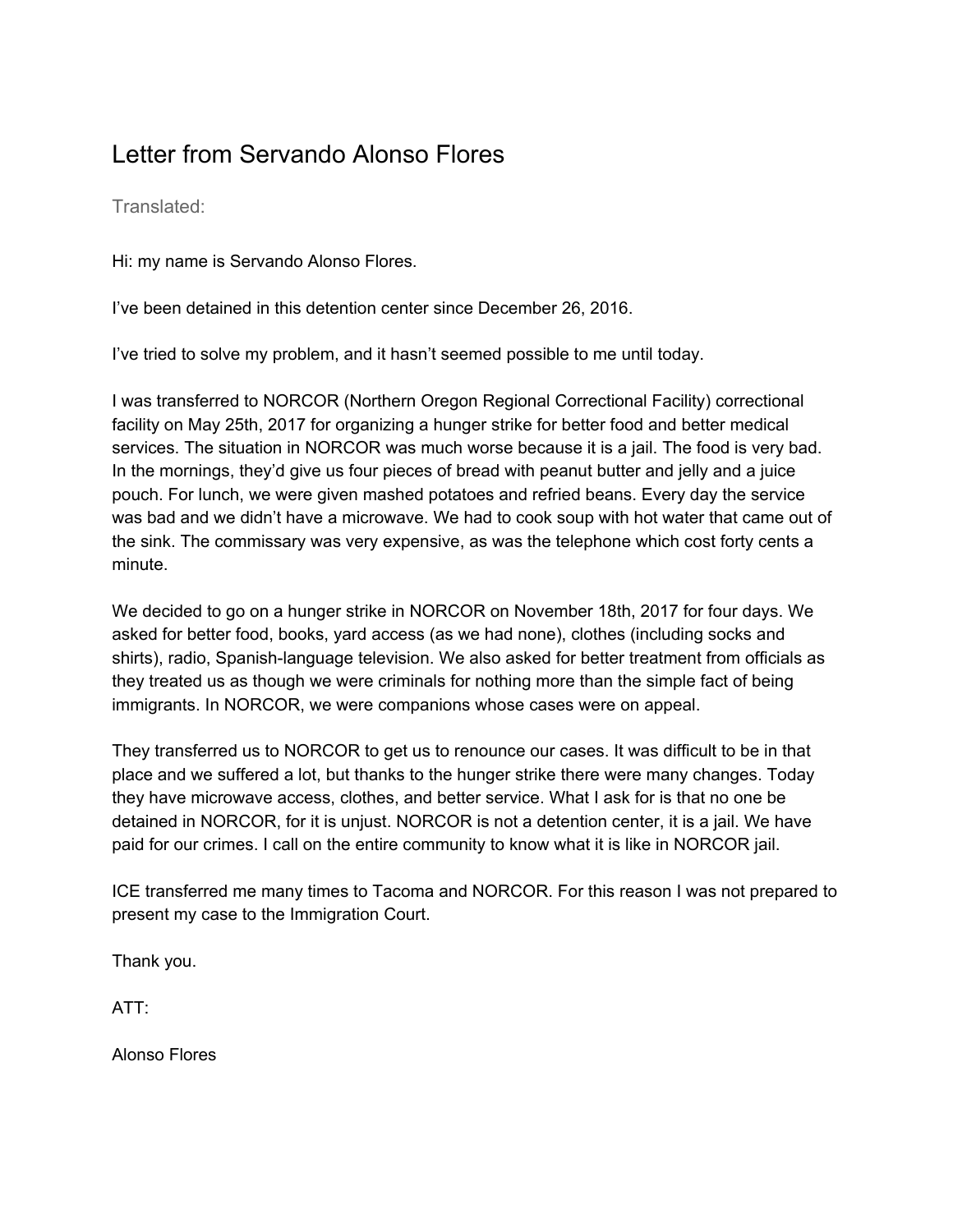|  | Hola: Mi Nombre Es Servando Alonso Flore                                                     |
|--|----------------------------------------------------------------------------------------------|
|  | Me Encuentro detenido En Este centro de                                                      |
|  | Detencion, desde 12-26-2016:                                                                 |
|  | Tratando de Solucionar Mi problema, y No.<br>Me Ha sido posible Hasta Hoy                    |
|  | Fui Transferido para Norcor correction Facility                                              |
|  | el 5-25.2017. por organisar Huelga de Ambre<br>por pedir Megor Comida, Megor Cervisio Medici |
|  | y En Norcor Fue Mucho mal La Situacion.                                                      |
|  | porque Es Carcel. La comida muy mala.<br>En las mañanas nosdaban. 4 panes con una.           |
|  | Peanut Buttey Jelly. y un sobre de jugo. Y de Lonche papas                                   |
|  | frijolesmolidas, Todos Los dias mal Cervicio. y                                              |
|  | No Teniamos Macroway. Teniamos que.                                                          |
|  | Coser La Sopa. Con el agua Caliente que                                                      |
|  | sale del Lavamanos, La Comisaria muy cara                                                    |
|  | el Telefono muy caro, un minuto. 40 centavo                                                  |
|  | el minuto, y desidimos Aser En Norcor una                                                    |
|  | Huelga de Ambre el 11-18. 2017. por.                                                         |
|  | 4 dias, pedimos. Megor Comida, libros                                                        |
|  | Varda, porque No Saliamos Ala yarda.                                                         |
|  | Ropa Calsetines, Camisas, Radios. T.V.                                                       |
|  | programas En Español. Megor Trato de Los                                                     |
|  | Oficiales porque Nos Trataban Como Si.                                                       |
|  | Fueramos Criminales.                                                                         |